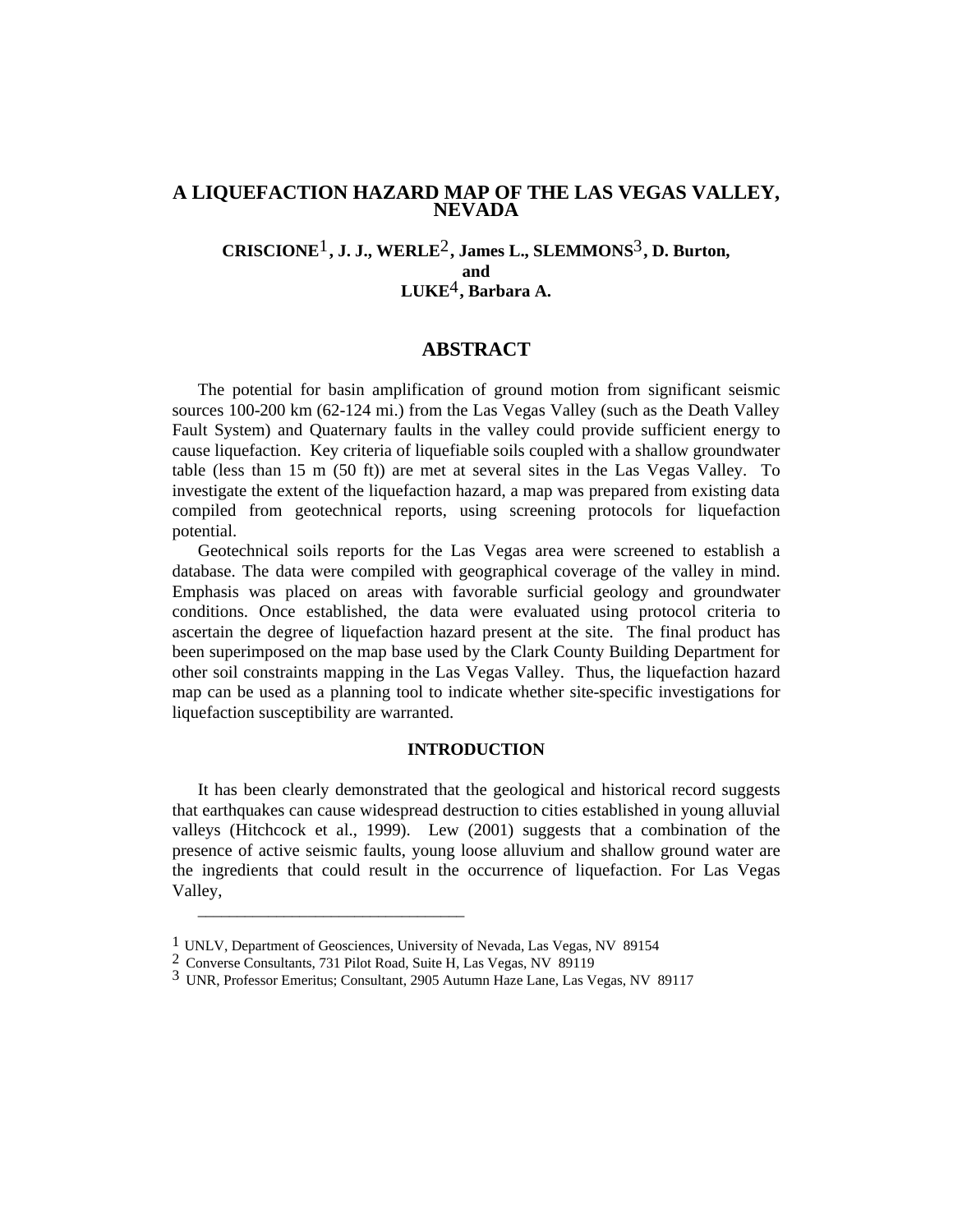<sup>4</sup> UNLV, Dept. of Civil and Environmental Engineering, Las Vegas, NV 89154-4015

research has demonstrated several seismogenic faults (Bell & Price, 1991; Wyman et al, 1993; dePolo and Bell, 2000; dePolo et al., 1989; dePolo and dePolo, 1998; and Slemmons et al., 2001), which occur locally and regionally that could contribute to the potential for liquefaction. In additional, the potential for basin amplification (Su et al., 1998) of ground motion from significant seismic sources 100-200 km (62-124 mi.) from the valley (Sawyer et al., 1998) could provide the mechanism to cause liquefaction in the valley.

Werle et al. (2000) presented the results of a preliminary screening investigation conducted to determine whether there are any indicators of liquefaction potential in the Las Vegas Valley. This investigation revealed that the important criteria for liquefaction susceptibility - liquefiable soils and shallow groundwater table - are met in the Las Vegas Valley. Research by Zikmund (1996) has demonstrated that more than half of the urbanized area of the Las Vegas Valley has a shallow groundwater table, and geologic maps (Bingler, 1977, Matti and Bachhuber, 1985, Matti et al., 1987, and Matti et al., 1993) show that significant portions of the valley consist of Holocene and Pleistocene alluvial and playa deposits that are extensively sand and silt.

The preliminary investigation by Werle and others was a limited evaluation using existing data on a few selected sites. The data were from past geotechnical investigations that were not directed to evaluate the potential for liquefaction as part of the investigation. The investigators concluded that the potential for damage due to seismically induced liquefaction is low for sites located at the economically important Las Vegas Strip and Downtown. On the other hand, a site evaluated in the eastern part of the Las Vegas Valley along Las Vegas Wash had a higher level of hazard. This site and some others reviewed in the area had sand deposits with low SPT (Standard Penetration Test) blow counts ("N-values") combined with the shallow groundwater conditions.

The goals of this investigation were to develop a more extensive database to ascertain the liquefaction hazard in the Las Vegas Valley and to produce a liquefaction susceptibility map. With this new data and the resulting map in hand, one can better assess whether screening investigations for liquefaction potential should be conducted as a part of geotechnical studies for projects in the affected areas.

## **DATA COLLECTION AND ANALYSIS**

The assessment of liquefaction susceptibility incorporates evaluation of geotechnical borehole data for late Quaternary deposits that exhibit the appropriate age, textural and groundwater conditions conducive to failure. Analyses of liquefaction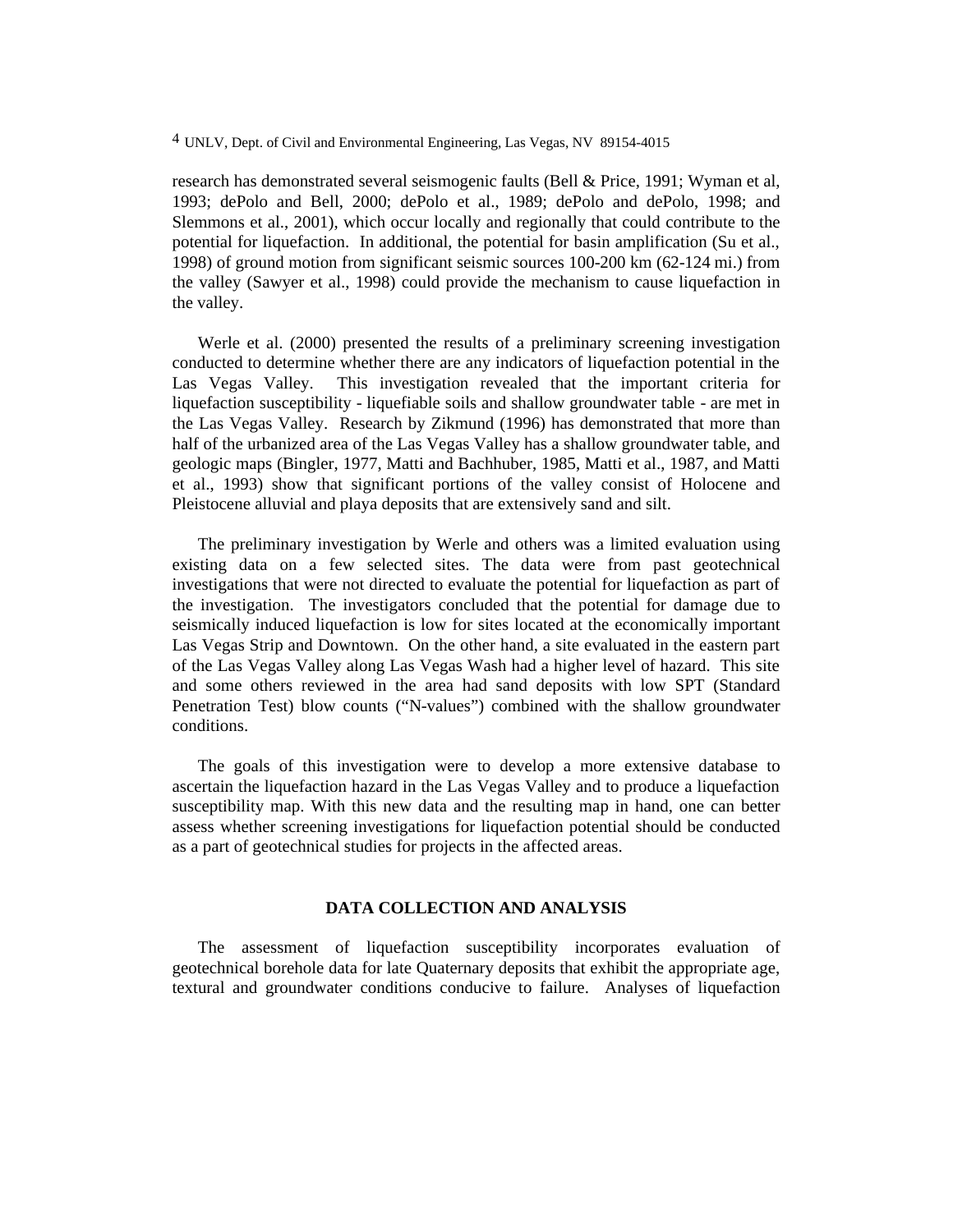susceptibility were performed using the Seed Simplified Procedure (Seed et al., 1983) that incorporates data on groundwater conditions, overburden load, SPT data and the cyclic stress ratio.

The data collection procedure was facilitated by a review of geotechnical reports from Converse Consultants in their Las Vegas office. These reports included projects dated from 1997-2001, which was analyzed for liquefaction potential for this study. To help limit the extent of the data collection, the study area excluded portions of the valley unlikely to have liquefaction potential based on soil type and depth to groundwater. The limit of the study area is shown in Figure 1.

The record review was initiated to create a database of sites evaluated for liquefaction potential. A spreadsheet was constructed using projects and data from logging of geotechnical site investigation projects from Converse Consultants. All data reported was from the original logging of the boreholes with no filters applied or any modifications. Township, Range, and Section designations were determined using Thomas Guide 2001, Clark County Street Directory. Latitude and longitude values were determined using Microsoft Map Point 2002.

The database was constructed with the following constraints:

- The geotechnical site investigation projects included boreholes that rarely reached 30 feet and they typically remained opened for variable amounts of time.
- The locations of the boreholes were plotted on a project site map, but not identified as to their surface elevation, longitude, or latitude.
- The geotechnical site investigation projects used in this research were intended for soil foundations reports and varied from single-family homes to miles of lateral pipelines and road construction projects. No report used was identified as intended for or included liquefaction susceptible analysis.
- The borehole depths ranged from 5-80 feet below the surface.
- The data reported was not modified from the original logging for the specific boreholes, especially, no filters nor modifications were applied for this current project.
- The borehole that had the highest liquefaction susceptible was reported even if multiple boreholes were identified during a specific project.
- The sandy material that had the highest liquefaction susceptible was used to assign the protocol criteria within specific borehole for that location.

Thus, the protocol criteria used included soil type, blow count, and groundwater information that were obtained from standard geotechnical site investigation projects without modification or filtering of the original borehole logs.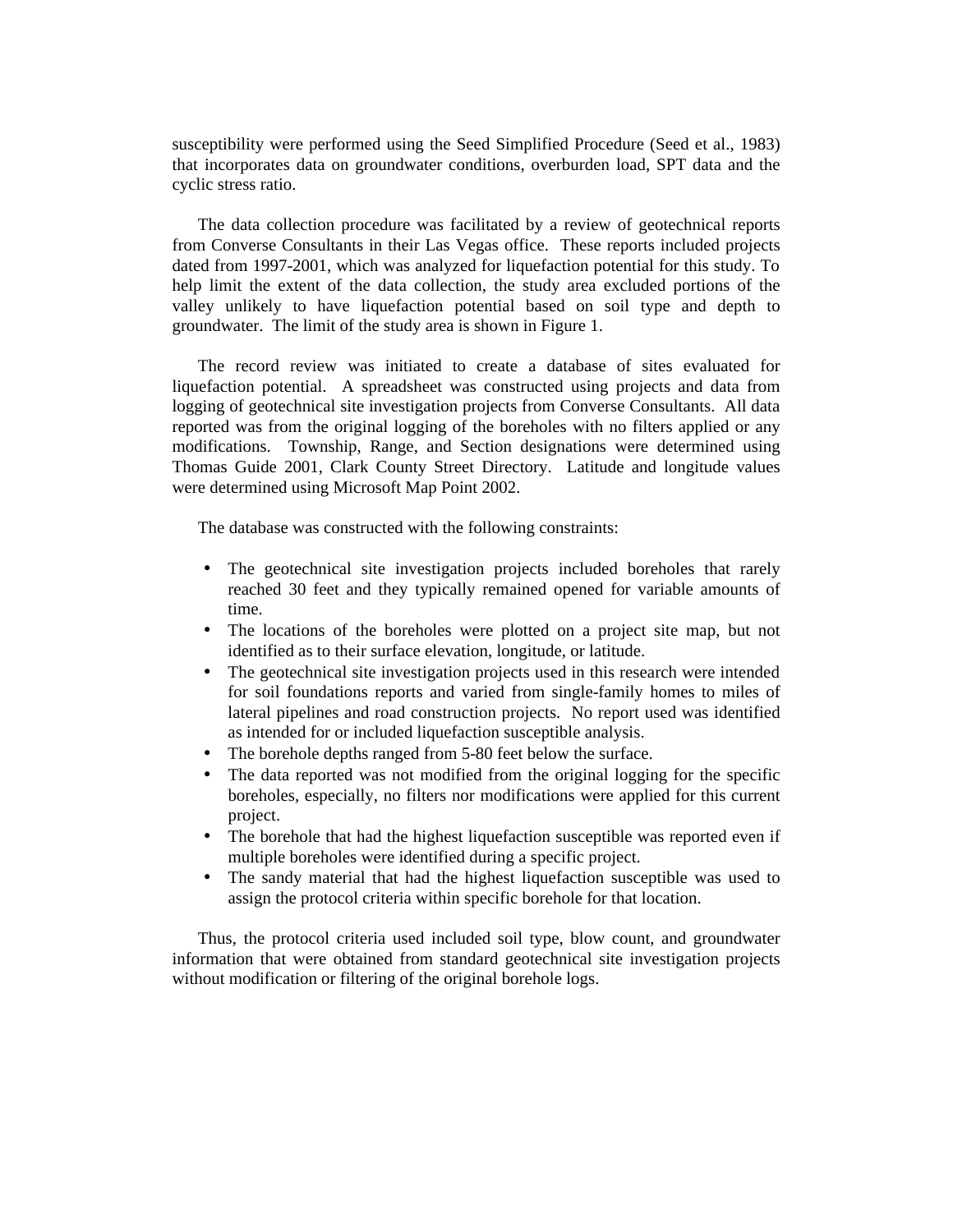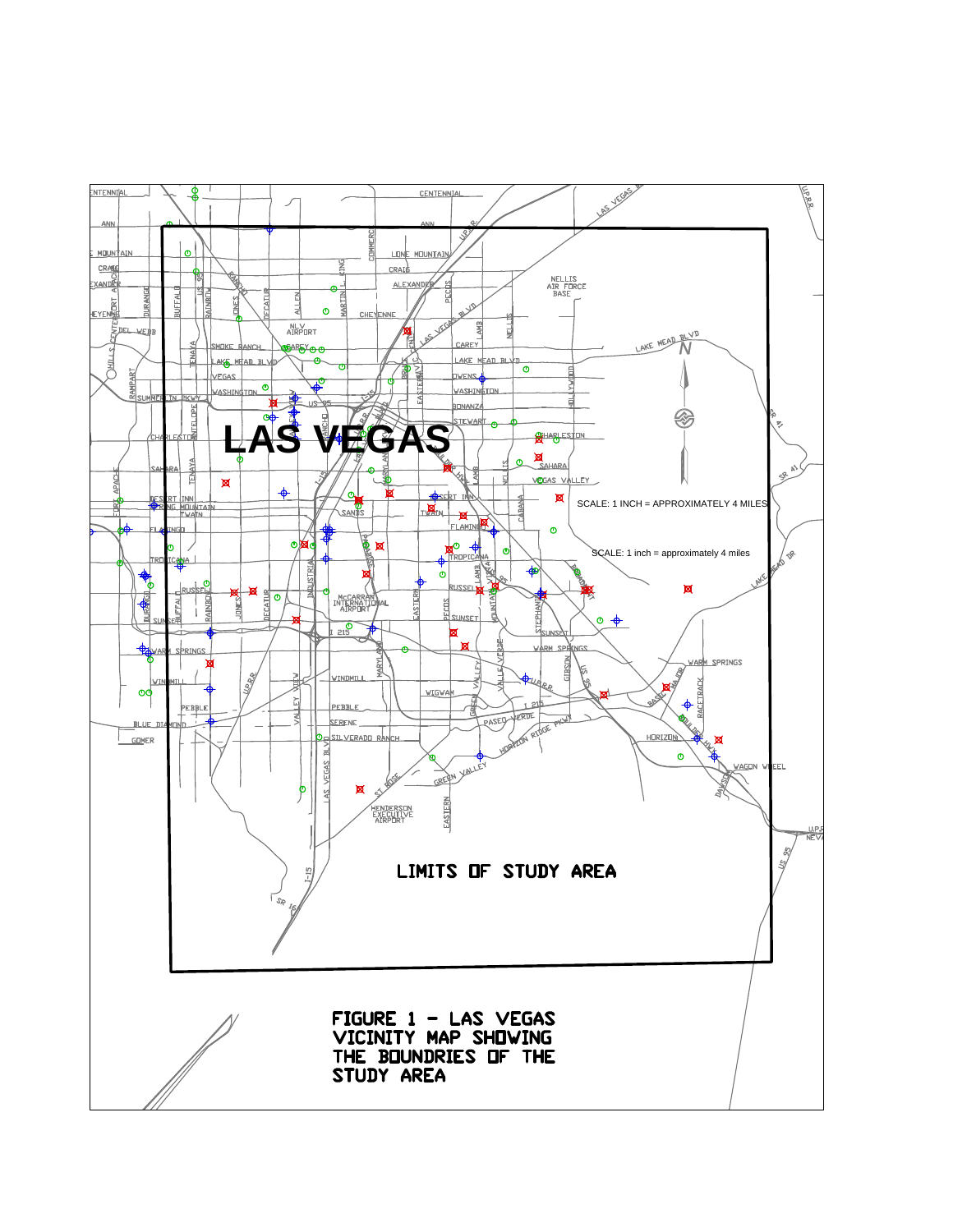Protocol criteria as suggested by previous guidelines (Nevada Earthquake Safety Council, Guidelines for evaluating liquefaction hazards in Nevada, 2000; Special Publication 117, Guidelines for evaluating and mitigating seismic hazards in California, 1997; and Lew, 2001) were determined for each selected borehole. This included assigning values based upon blow counts (**less than 30-1 point**), water present (**yes/no-2 points if present and saturated**), and type of sandy material present (**non-clay 1 point; poorly graded sand-4 points; well-graded sand-3 points; silty sand-2 points, sandy clay/clayey sand-1point**). An example of how the point system was applied is point "34" on the database. This point was assigned 1-point for a blow count of 25, 2 points for water being present and saturating the material, 1-point for being a non-clay and 4-points for being a poorly graded sand, which give it a total of 8 points, which would place it in the high liquefaction susceptibility category. The categories were plotted on the map with high values being 7 and 8, moderate values being 5 and 6, and low values being less than 5.

## **LIQUEFACTION HAZARD MAP**

Figure 2 represents the data mapped on a base similar to ones used by the Clark County Building Department for other soil constraints mapping in the Las Vegas Valley. The general limits of the area having the highest liquefaction potential are also depicted.

From Figure 3, it appears as though the areas of concern are generally located in areas of wash flood plains, and in particular the eastern portion of the Valley with shallow groundwater conditions. Thus, areas of surficial recent deposits with high groundwater in Las Vegas Valley may be potentially susceptible to failure from liquefaction during ground shaking in future earthquakes. This indicates that areas of Las Vegas Valley may be analogies to the geological patterns observed in the San Fernando and Simi Valleys of southern California. These valleys were especially hard hit and adversely affected by the Northridge earthquake January 17, 1994. Hitchcock et al. (1999) and Wills and Hitchcock (1999) showed that the Northridge Earthquake produced considerable damage from liquefaction, which was directly related to the ground shaking and the saturated Holocene stream deposits in the region.

## **SUMMARY AND CONCLUSIONS**

Soil data for Las Vegas Valley were compiled with the aid of geotechnical soil reports from Converse Consultants projects over the time period of 1997 to 2001. The purpose of this investigation was to establish a database and to compile a liquefaction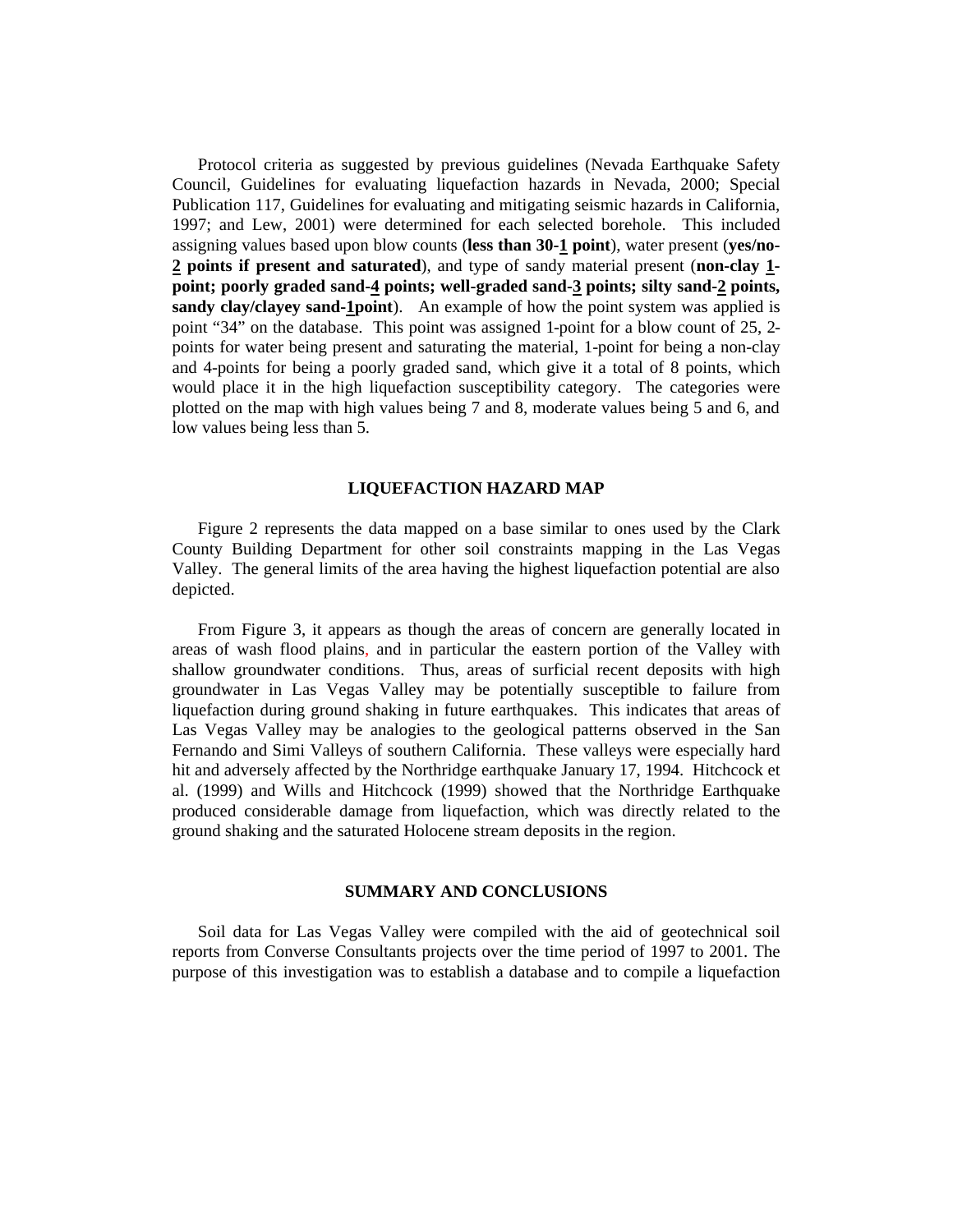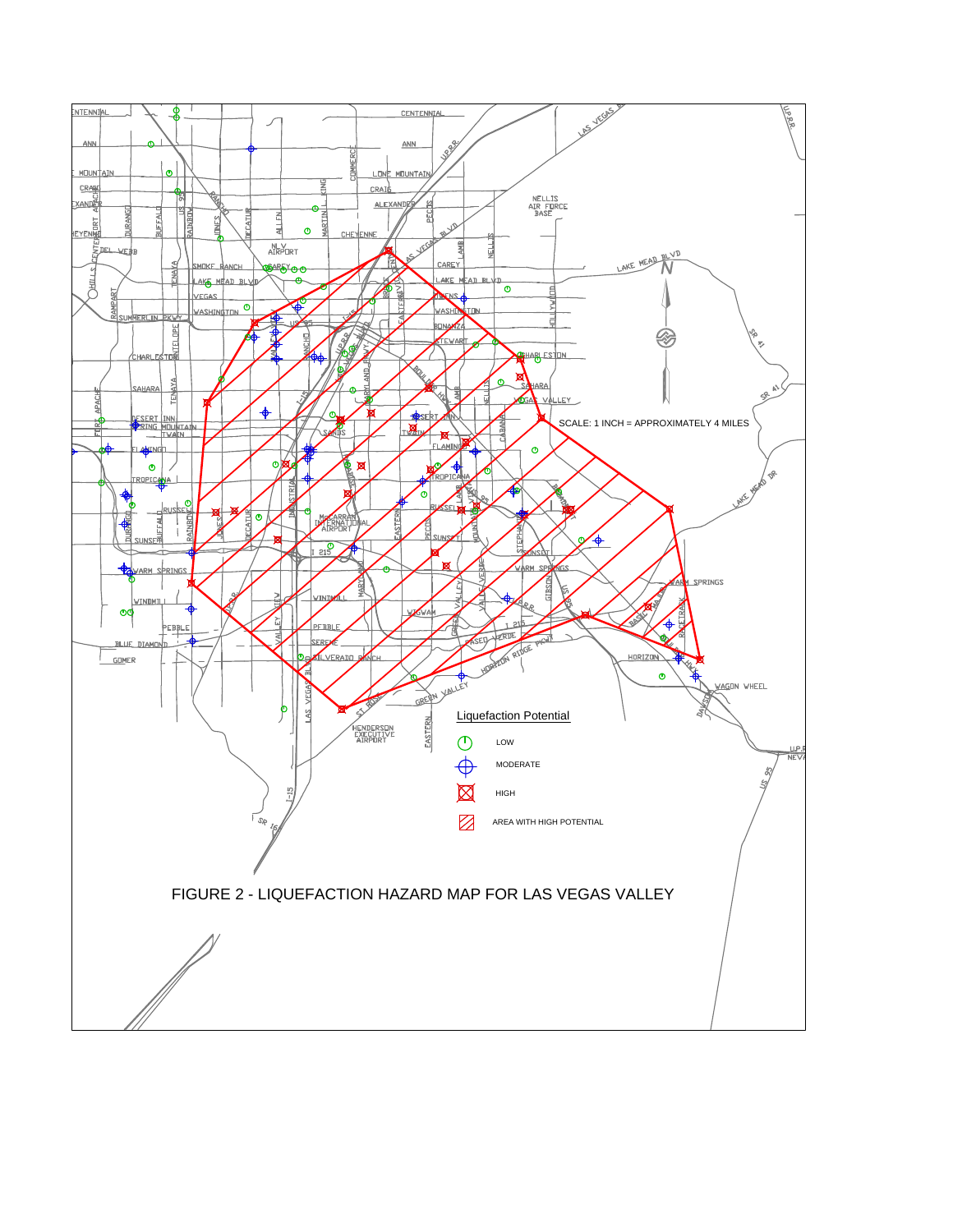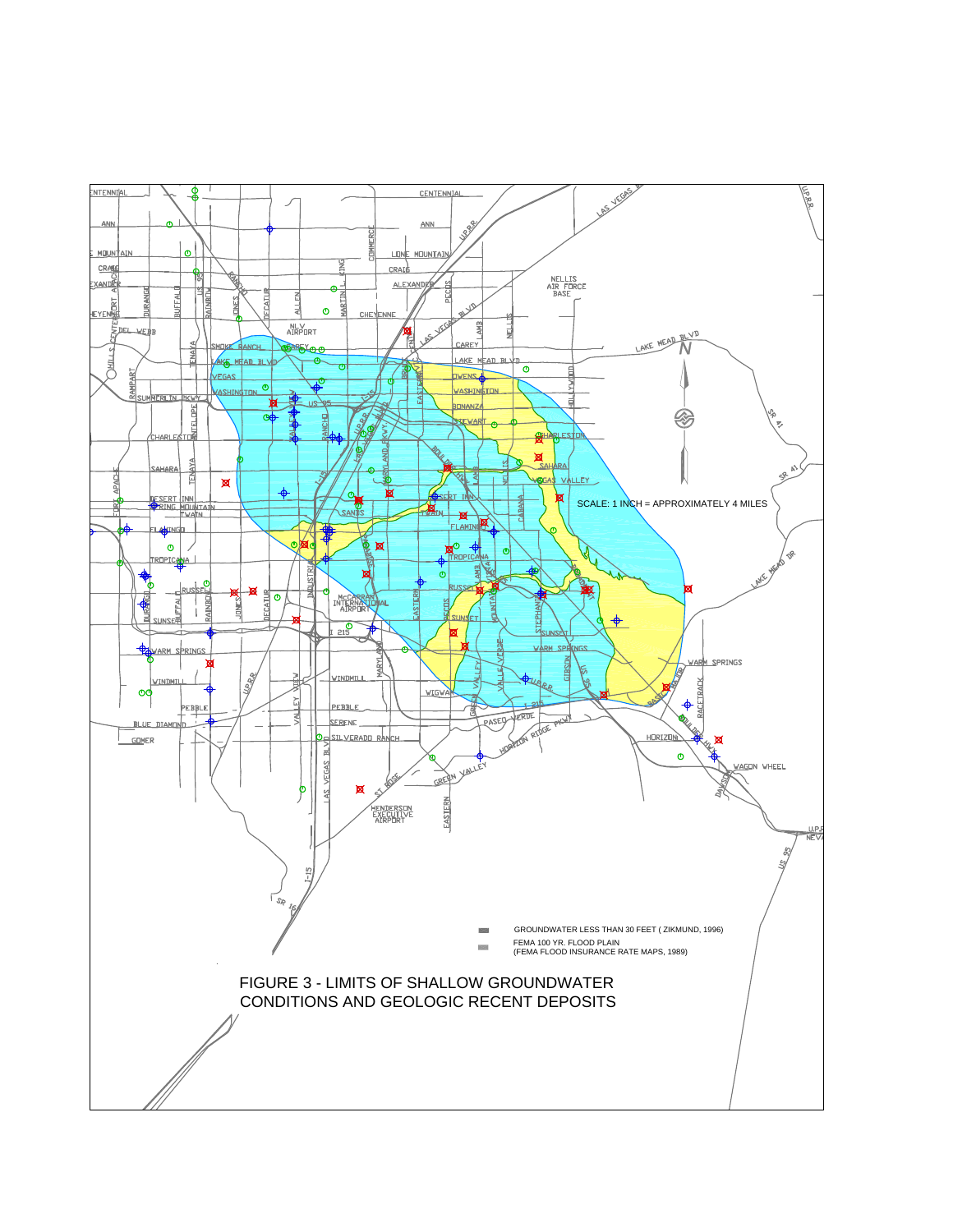susceptibility map. Geographical coverage of the valley with over 150 data points was used to develop the liquefaction susceptibility map. Before plotting each of the points screening protocols for liquefaction potential was applied. The protocols emphasized areas with favorable surficial geology and groundwater conditions. The final product is shown on the map base used by the Clark County Building Department for other soil constraints mapping in the Las Vegas Valley and delineates areas that have conditions recognized to produce liquefaction. Thus, the liquefaction hazard map can be used as a planning tool and provide a guideline for developing site-specific investigations in areas that have liquefaction susceptible conditions.

In summary, the combination of high groundwater within loose sandy sediments constitutes a significant liquefaction hazard beneath portions of Las Vegas Valley. Given the realization that liquefaction does not occur randomly, but is restricted to deposits with geologic and hydrologic characteristics that can be identified and mapped (Hitchcock et al., 1999), the preliminary liquefaction susceptibility map presented shows areas of concern. With this in mind, it is recommended for future projects in areas that are located in designated liquefaction hazard zones that the procedures and guidelines set forth in the State of Nevada in Guidelines for evaluating liquefaction hazards be applied. In general, this would require consultants to perform screening investigations to filter out sites that have no potential or low potential for liquefaction. If the preliminary screening investigation does not clearly demonstrate the absence of liquefaction hazards at a project site, a quantitative evaluation will be required to assess the liquefaction hazards.

#### **ACKNOWLEDGMENTS**

This effort was largely supported by the Federal Emergency Management Agency (FEMA) in concert with the Nevada Division of Emergency Management. The authors would also like to thank the Nevada Earthquake Safety Council for their continuing interest. Finally, Mr. Rich Pugliese at Converse Consultants has been particularly helpful in generating the maps shown herein.

#### **REFERENCES**

- Bell, J.W. and Price, J.G., 1991, Subsidence in Las Vegas Valley, 1980-1991: Final Project Report. Nevada Bureau of Mines and Geology, Final Project Report to a Consortium of 11 City, County, State & Federal Agencies.
- Bingler, E.C., 1977, Las Vegas SE Folio Geologic Map: Nevada Bureau of Mines and Geology, 1:24,000 scale.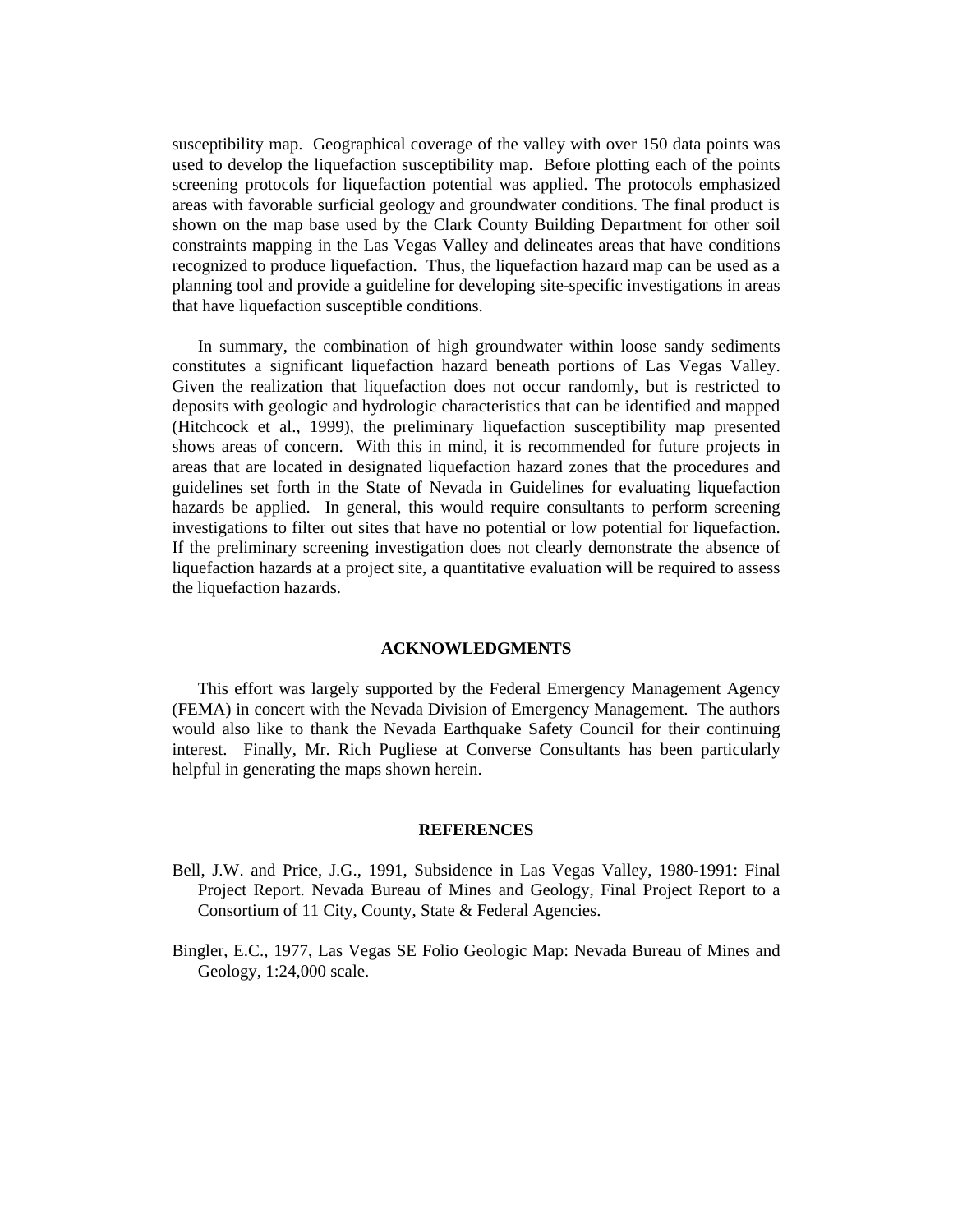- California Division of Mines and Geology (DMG), 1997, Guidelines for evaluating and mitigating seismic hazards in California, Special Publication 117, California DMG, Sacramento, 11 pp.
- dePolo, C. M. and Bell, J. W., 2000, Map of faults and earth fissures in the Las Vegas area: Nevada Bureau of Mines and Geology Preliminary Map.
- dePolo, C. M., Clark, D. G., Slemmons, D. B., and Aymard, W. H., 1989, Historical Basin and Range Province surface faulting and fault segmentation: U. S. Geological Survey Open-File Report 89-315, pp. 131-162.
- dePolo, D. M. and dePolo, C. M., 1998, Earthquakes in Nevada, 1852-1996: Nevada Bureau of Mines and Geology, Map 111.
- Hitchcock, C. S., Loyd, R. C., and Haydon, W. D., 1999, Mapping liquefaction hazards in Simi Valley, Ventura County, California: Environmental & Engineering Geoscience, Vol. V, No. 4, pp. 441-458.
- Lew, M., 2001, Liquefaction evaluation guidelines for practicing engineering and geological professionals, *in* Proceedings of the 11<sup>th</sup> International Conference Soil Mechanics and Foundation Engineering, San Francisco, CA, Vol. 1, pp. 321-376.
- Martin G.R., and Lew M., (Editors) 1999, Recommended procedures for implementation of DMG Special Publication 117 – Guidelines for analyzing and mitigating liquefaction in California, Southern California Earthquake Center, University of Southern California, March.
- Matti, J.C. and Bachhuber, F.W., 1985, Las Vegas SW Quadrangle Geologic Map: Nevada Bureau of Mines and Geology, 1:24,000 scale.
- Matti, J.C., Bachhuber, F.W., Morton, D.M., and Bell, J.W., 1987, Las Vegas NW Quadrangle Geologic Map: Nevada Bureau of Mines and Geology, 1:24,000 scale.
- Matti, J.C., Castor, S.B., Bell, J.W. and Rowland, S.M., 1993, Las Vegas NE Quadrangle Geologic Map: Nevada Bureau of Mines and Geology, 1:24,000 scale.
- Nevada Earthquake Safety Council, 2000, Guidelines for evaluating liquefaction hazards in Nevada, Nevada Bureau of Mines and Geology, Reno, NV, 7 pp.
- Sawyer, T.L., Klinger, R.E., dePolo, C.M., & Reheis, M.C., (Abstract), 1998, Death Valley Fault System: significant ground motion sources for Southern Nevada, *in*